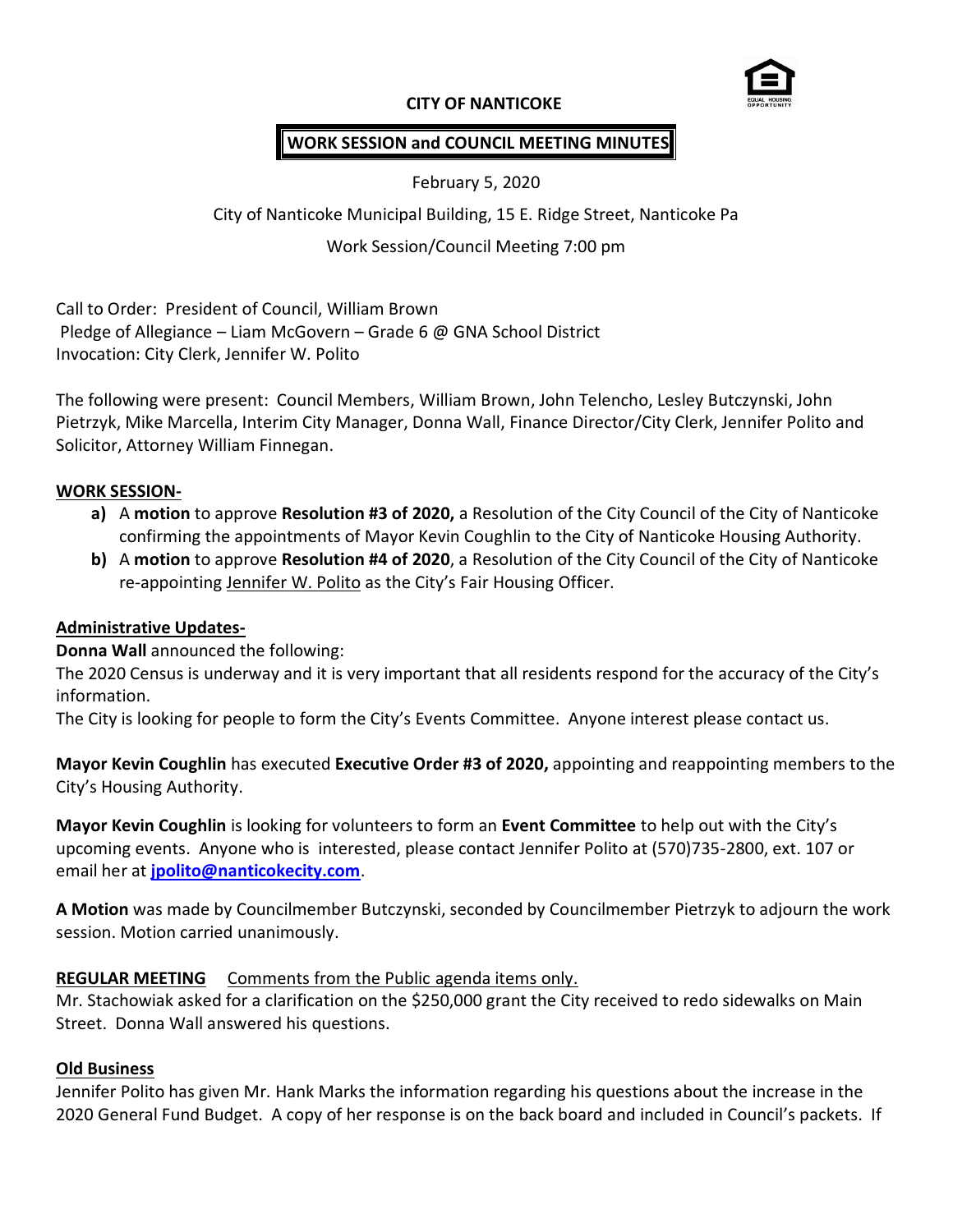anyone has any questions regarding this matter, please call Jennifer at (570)735-2800, ext. 107 or stop in to see her.

Mr. Stachowiak asked at the last meeting if the surveying was completed on Lower Broadway. Stell Enterprises got back to the City and said the results of the survey shows that their equipment is on City property and Stell Enterprises wants to lease a portion of the property from the City and they will insure that property. Mayor and Council will be in touch with the City's Solicitor to get a lease agreement drawn up once they meet with Stell Enterprises.

Mr. Walter Pavelitz questioned the work done on Church Street in front of the Dollar General this past summer. Donna Wall explained the details on who and how the sewer line was repaired and has photos of the repairs. Mr. Pavelitz was satisfied with Donna's explanations.

Mr. Walter Pavelitz questioned the work being done by Waterworks on Spur Street. Donna Wall and Rick Josefowicz explained the details on who and how the sewer line was repaired and has photos of the repairs. Mr. Pavelitz disagreed and stated the work performed did not fix the issues properly. President Brown said Donna and Rick said it was fixed properly and they have pictures showing the work that was done to repair Spur Street. Mr. Pavelitz began to argue with President Brown and stated the Street Department is not intalling the Stop signs properly either. President Brown told him this all has to stop. President Brown understands that Mr. Pavelitz is upset about how he exited his employment with the City but he is not to go around harrassing the Street Department while they are working. Mr. Pavelitz insisted he is no harrassing them and got out of order with his response to President Brown. President Brown warned Mr. Pavelitz that if he had another outburst like that, he would be removed from the meeting.

DPW Foreman, Rick Josefowicz has been in contact with Mrs. Gullotto regarding picking out a tree to plant in the park in remeberance of her son. She picked out and paid for a Purple Plum Tree and once the weather gets warmer she and Rick will pick a spot in the Patriot Park to plant the tree. She has also signed an agreement with the City.

The Vehicles that Mr. Marks brought to Council's attention on Loomis & Division Streets have been towed away. President Brown asked Mr. Marks if it looks better by his house and he responded yes but he has one issue he will speak about on his sheet.

Donna Wall Spoke to Dave Alberola and an agreement was never executed because he was letting the DPW department use his bucket truck in exchange for advertising on the benches within the City. Donna Wall has contacted Attorney Finnegan about charging people for all forms of advertising within the City. The request for signage from Mr. Knapp has been place by Donna Wall with PennDot to direct all truck traffic on 29 to use the South Valley Parkway. Signage has not been completed by PennDot as of yet because the South Valley Parkway is not officially open to traffic.

The New Sign(s) for Nanticoke are on hold because the Company that Nicole was dealing with will not provide North Point with the requested W-9 form that they need to release the funds. Jennifer Polito called the company to find out why and to speak to the owner. The owner was out until Wenesday 2/5/2020 and she was told he would call her back. If Jennifer does not get a call back, Jennifer and the Mayor will look into a new company. Mayor Kevin Coughlin commented that he would like to form a committee for this too. He wants residents to be able to participate in picking out the new sign for the City. He said whoever is interested to please contact Jennifer Polito.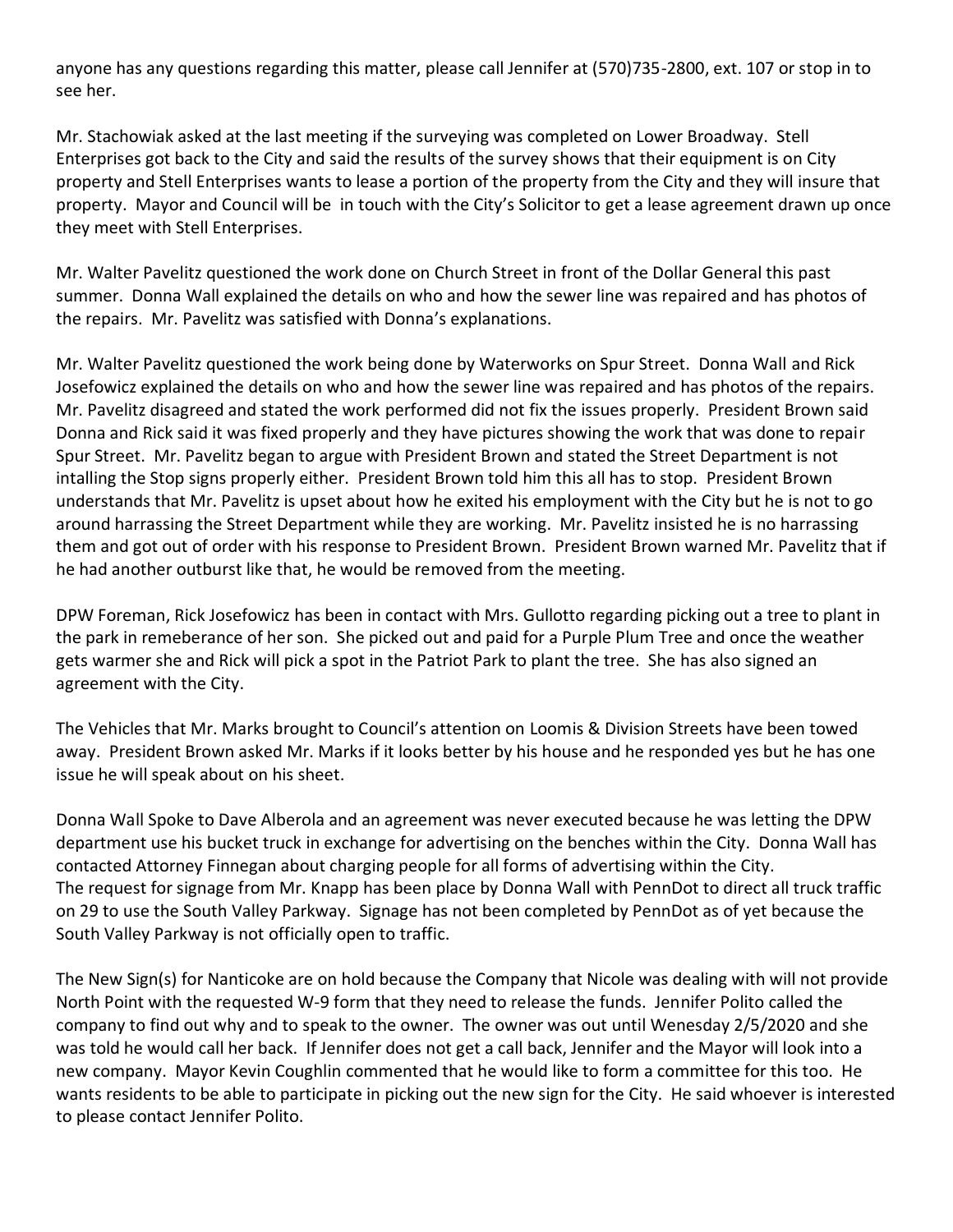## **New Business**

**A Motion** to approve the January 15, 2020 minutes was made by Councilmember Pietrzyk, seconded Councilmember Butczynski.

Motion carried 4-1, Councilmember Mike Marcella abstained.

**A Motion** to approve payment of the bills in the amount of \$396,236.57 (Payroll \$205,716.43 and Payables \$190,520.14) was made by Councilmember Telencho, seconded by Councilmember Butczynski. Motion carried unanimously.

**A Motion** to approve **Resolution #3 of 2020,** a Resolution of the City Council of the City of Nanticoke confirming the appointments of Mayor Kevin Coughlin to the City of Nanticoke Housing Authority was made by Councilmember Marcella, seconded Councilmember Pietrzyk.

Motion carried unanimously.

**A Motion** to approve **Resolution #4 of 2020**, a Resolution of the City Council of the City of Nanticoke reappointing Jennifer W. Polito as the City's Fair Housing Officer was made by Councilmember Telencho, seconded Councilmember Butczynski.

Motion carried unanimously.

## **COMMENTS FROM THE PUBLIC –**

**Mrs. Julianna Zarzycki** stated we already addressed the questions regarding the new sign for Nanticoke. She asked if once the weather warms up will the DPW department be out cleaning up the streets in town. President Brown replied the WVSA will be out in the Spring to sweep the streets. He would like Chief Roke to possibly have a no parking ban when they do the streets to really get all the cinders swept up. Mrs. Zarzycki thanked Council for all the updates in old business.

**Mr. Hank Marks** agreed with Julianna about all the updates under old business. Mr. Marks thank the Police for getting rid of all the "Junk" cars on his streets that were out of inspection or not working. However, Mr. Marks asked Council how it is possible that a vehicle is towed on Monday morning for no inspection and is back on the streets that same day. He stated the cream-colored pick-up truck is now parked on the other side of the street facing the opposite direction to hide that it is out of inspection. He wanted to know why. Chief Roke said the owner paid the impound fee and by law we must release his vehicle to him. Chief Roke also stated now that it is on the other side of the road, that is Hanover Township. Their police must have it removed. Mr. Marks questioned whose police department is responsible for that side of the road, he was sure it was Nanticoke's property. Chief Roke said for as long as he has been a policeman for Nanticoke, he was always told that half of the road over is Hanover Twp. Chief Roke said it would have to be surveyed to confirm who is responsible for patrolling it. Mr. Marks replied the owner drives it back and forth to New Jersey illegally. Chief Roke stated if we see him driving it, we will ticket him.

**Mr. Walter Pavelitz** was told by President Brown he is to stop harassing the Street Department and was asked if he had any further comments for Council and Mr. Pavelitz replied no.

**Mr. Ronald Knapp** questioned the "Rain Tax" and stated he is working with the County on eliminating it. He also thanked Council for the updates under old business. Mr. Knapp stated he is happy to see the City finally going after the blighted properties in town. Mr. Knapp voiced his opinion that the City raising taxes and fees is causing the blighted properties. He said people just can't afford to maintain their homes because of taxes and fees rising. Mr. Knapp asked who authorized the contract, how long is it for and is there a cap on the fees or is the sky the limit. Attorney Finnegan said Council approved it, it is for 5 years but can be renewed as needed and the fees can be on whatever is needed to stop the pollution of the water. Mr. Knapp asked if President Trumps decisions will impact eliminating the fee and Attorney Finnegan stated no. Mr. Knapp asked who is making sure the WVSA is doing their jobs right and President Brown said that would be public record at the WVSA. Councilmember John Pietrzyk explained to Mr. Knapp how the Rain Tax works and it was cheaper to